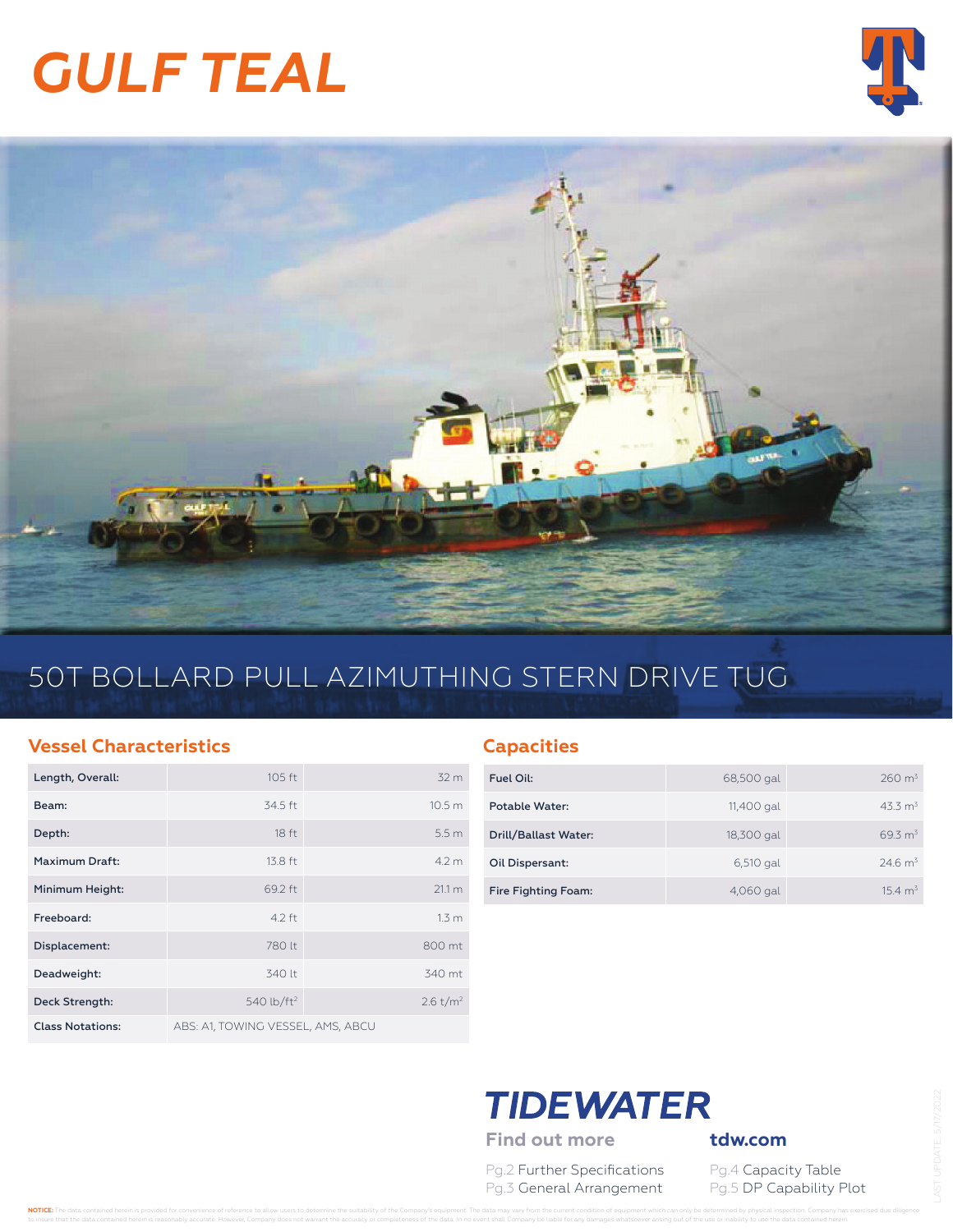## Further specifications **GULF TEAL**



#### **Machinery**

| Main Engines (2):       | Wartsila 6 R25              |       |                  |  |  |  |  |
|-------------------------|-----------------------------|-------|------------------|--|--|--|--|
| Total HP:               |                             | 4,200 |                  |  |  |  |  |
| Z-Drives:               | Yes                         |       |                  |  |  |  |  |
| Propellers (2):         | Aguamaster ST 2001 90.6 dia |       |                  |  |  |  |  |
| <b>Kort Nozzles:</b>    | $\mathcal{P}$               |       |                  |  |  |  |  |
| Primary Generators (2): | 120 kw                      | 410v  | 50 <sub>hz</sub> |  |  |  |  |
| Driven by:              |                             |       | CAT 3306 DIT     |  |  |  |  |

#### **Tow/Anchor Handling**

| Winch:                  | Single Drum (100T Brake)                     |
|-------------------------|----------------------------------------------|
| Model:                  | ATW-1010                                     |
| Line Pull:              | 10 <sub>mt</sub>                             |
| Tow Wire/Work Wire:     | 500 m of 52 mm                               |
| Misc. Towing Equipment: | Tow Hook Mampaey $D(9 \times 50/65)$ , 65 mt |

#### **Nav/Comms Equipment**

| Radar(s):      |                                 |
|----------------|---------------------------------|
| Depth Sounder: |                                 |
| Radio:         | $2 \times VHF$ ; $1 \times SSB$ |

#### **Performance**\*

| <b>Fuel Consumption Vs Speed</b> |         |                                            |
|----------------------------------|---------|--------------------------------------------|
| Cruising:                        |         | $20 \text{ m}^3$ /day (220 gph) @ 12 knots |
| Range $@12$ Knots:               |         | 3.750 nm                                   |
| <b>Bollard Pull</b>              | 56.8 st | $515 \text{ mt}$                           |

#### **Accommodations**

| No. of Berths:             |                            |
|----------------------------|----------------------------|
| Cabins:                    | 2x1-man, 2x2-man & 1x4-man |
| <b>Certified to Carry:</b> |                            |
| Galley seating:            | я                          |

#### **Deck Equipment**

| Anchors (2):  | 1455 lbs Stockless Bower      |
|---------------|-------------------------------|
| Anchor Chain: | 150 m of 22 mm chain per side |
| Capstans (1): | $4+A$ RIM                     |

#### **Special Equipment**

| Firefighting:             | 2 x 600 m3/hr Fire Monitor(s) |
|---------------------------|-------------------------------|
| Oil Dispersant Equipment: | 2x3.5 m Booms                 |

#### **Registration**

| <b>Flag:</b> Vanuatu |                          | <b>IMO N<sup>o</sup>:</b> 9170121 |  |  |  |  |
|----------------------|--------------------------|-----------------------------------|--|--|--|--|
| Year Built: 1998     |                          | <b>Call Sign: YJRC7</b>           |  |  |  |  |
| Builder:             | PRESIDENT MARINE PTE ITD |                                   |  |  |  |  |
| Tonnage (ITC):       | 411 GT                   | 123 NT                            |  |  |  |  |

\*Approximate values assuming Ideal Conditions

#### **tdw.com**

NOTICE: The data contained herein is provided for convenience of reference to allow users to determine the suitability of the Company's equipment. The data may vary from the current condition of equipment which can only be to insure that the data contained herein is reasonably accurate. However, Company does not warrant the accuracy or completeness of the data. In no event shall Company be liable for any damages whatsoever arising out of the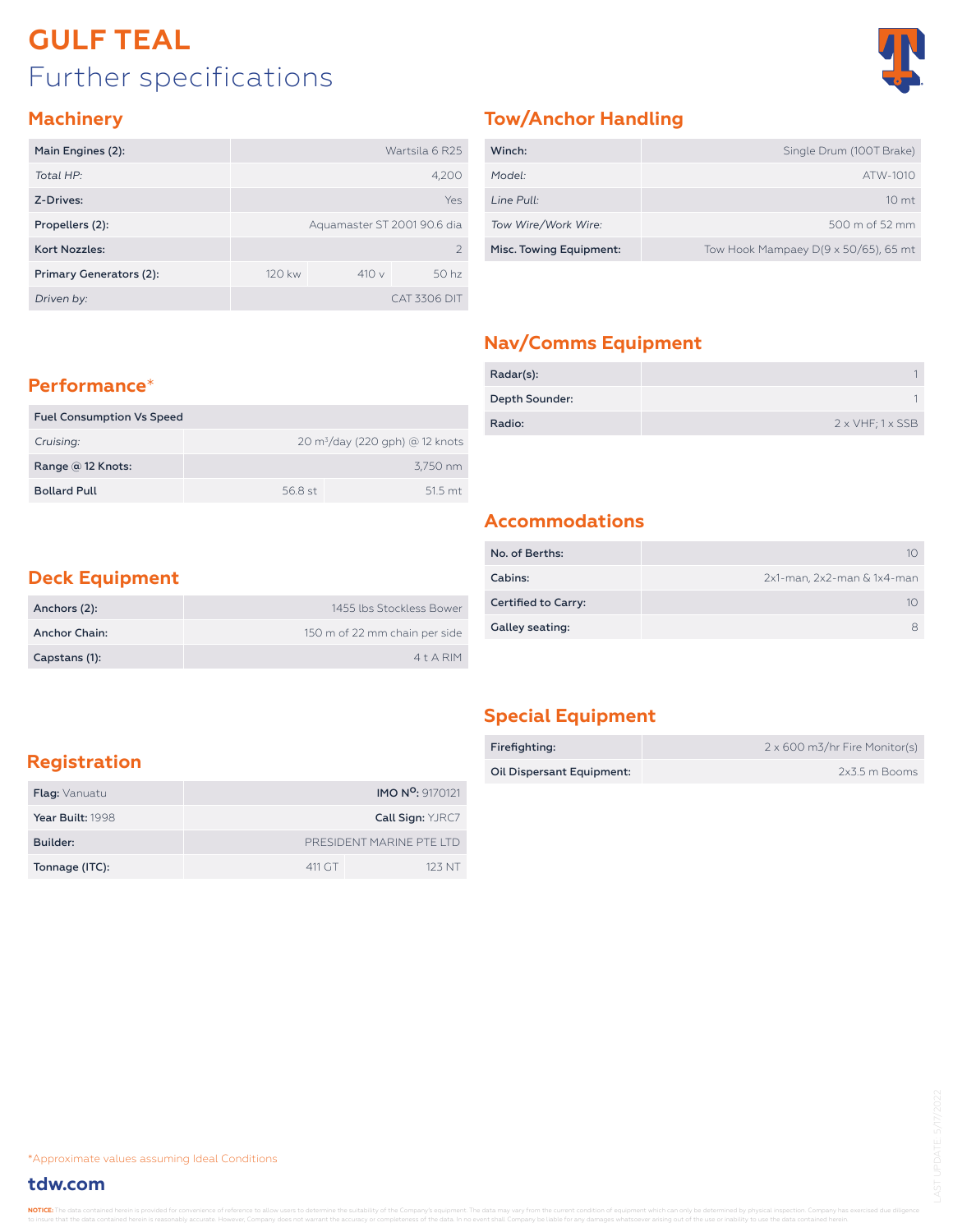## General Arrangement (Current configuration may vary.) **GULF TEAL**





OUTBOARD PROFILE



**MONITORS PLATFORM** 





NAV. BRIDGE DECK



BRIDGE DECK PLAN



MAIN DECK PLAN



#### **tdw.com**

NOTICE: The data contained herein is provided for convenience of reference to allow users to determine the suitability of the Company's equipment. The data may vary from the current condition of equipment which can only be to insure that the data contained herein is reasonably accurate. However, Company does not warrant the accuracy or completeness of the data. In no event shall Company be liable for any damages whatsoever arising out of the